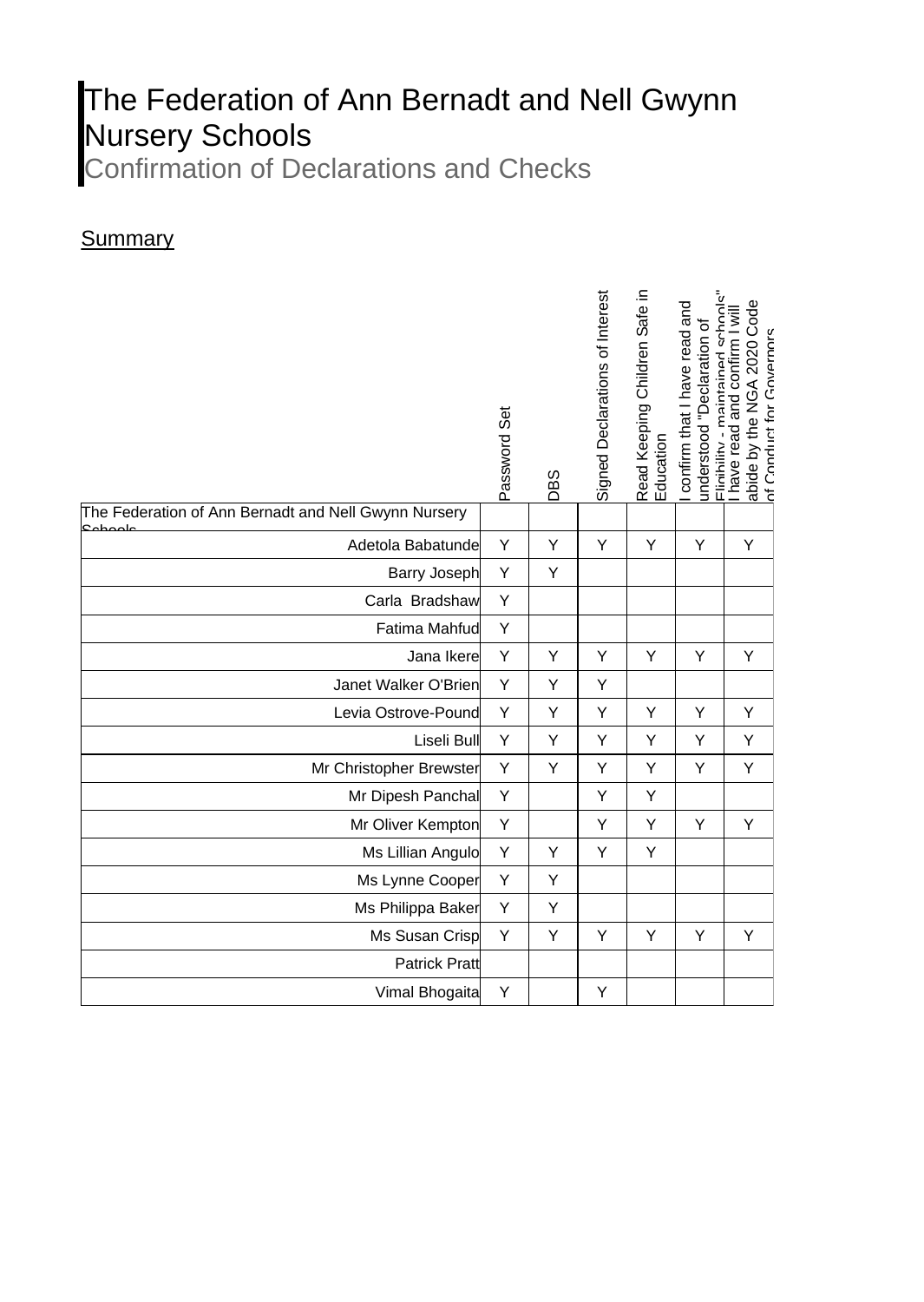## **Details**

## **The Federation of Ann Bernadt and Nell Gwynn Nursery Schools**

| Ms Lillian Angulo                                                                                                                               |                       |  |
|-------------------------------------------------------------------------------------------------------------------------------------------------|-----------------------|--|
| <b>DBS</b>                                                                                                                                      |                       |  |
| <b>Signed Declarations of Interest</b>                                                                                                          | Confirmed 30 Sep 2020 |  |
| Read Keeping Children Safe in Education                                                                                                         | Confirmed 30 Sep 2020 |  |
| I confirm that I have read and understood "Declaration of Eligibility -<br>maintained schools" and I am eligible to serve as a school governor. | Not confirmed         |  |
| I have read and confirm I will abide by the NGA 2020 Code of Conduct Not confirmed<br>for Governors.                                            |                       |  |
| Adetola Babatunde                                                                                                                               |                       |  |
| <b>DBS</b>                                                                                                                                      |                       |  |
| <b>Signed Declarations of Interest</b>                                                                                                          | Confirmed 15 Dec 2020 |  |
| Read Keeping Children Safe in Education                                                                                                         | Confirmed 15 Dec 2020 |  |
| I confirm that I have read and understood "Declaration of Eligibility -<br>maintained schools" and I am eligible to serve as a school governor. | Confirmed 15 Dec 2020 |  |
| I have read and confirm I will abide by the NGA 2020 Code of Conduct<br>for Governors.                                                          | Confirmed 15 Dec 2020 |  |
| Ms Philippa Baker                                                                                                                               |                       |  |
| <b>DBS</b>                                                                                                                                      |                       |  |
| <b>Signed Declarations of Interest</b>                                                                                                          | Not confirmed         |  |
| Read Keeping Children Safe in Education                                                                                                         | Not confirmed         |  |
| I confirm that I have read and understood "Declaration of Eligibility -<br>maintained schools" and I am eligible to serve as a school governor. | Not confirmed         |  |
| I have read and confirm I will abide by the NGA 2020 Code of Conduct Not confirmed<br>for Governors.                                            |                       |  |
| Vimal Bhogaita                                                                                                                                  |                       |  |
| <b>DBS</b>                                                                                                                                      |                       |  |
| Signed Declarations of Interest                                                                                                                 | Confirmed 21 Oct 2020 |  |
| Read Keeping Children Safe in Education                                                                                                         | Not confirmed         |  |
| I confirm that I have read and understood "Declaration of Eligibility -<br>maintained schools" and I am eligible to serve as a school governor. | Not confirmed         |  |
| I have read and confirm I will abide by the NGA 2020 Code of Conduct Not confirmed<br>for Governors.                                            |                       |  |
| Carla Bradshaw                                                                                                                                  |                       |  |
| <b>DBS</b>                                                                                                                                      |                       |  |
| <b>Signed Declarations of Interest</b>                                                                                                          | Not confirmed         |  |
| Read Keeping Children Safe in Education                                                                                                         | Not confirmed         |  |
| I confirm that I have read and understood "Declaration of Eligibility -<br>maintained schools" and I am eligible to serve as a school governor. | Not confirmed         |  |
| I have read and confirm I will abide by the NGA 2020 Code of Conduct Not confirmed<br>for Governors.                                            |                       |  |
|                                                                                                                                                 |                       |  |

Mr Christopher Brewster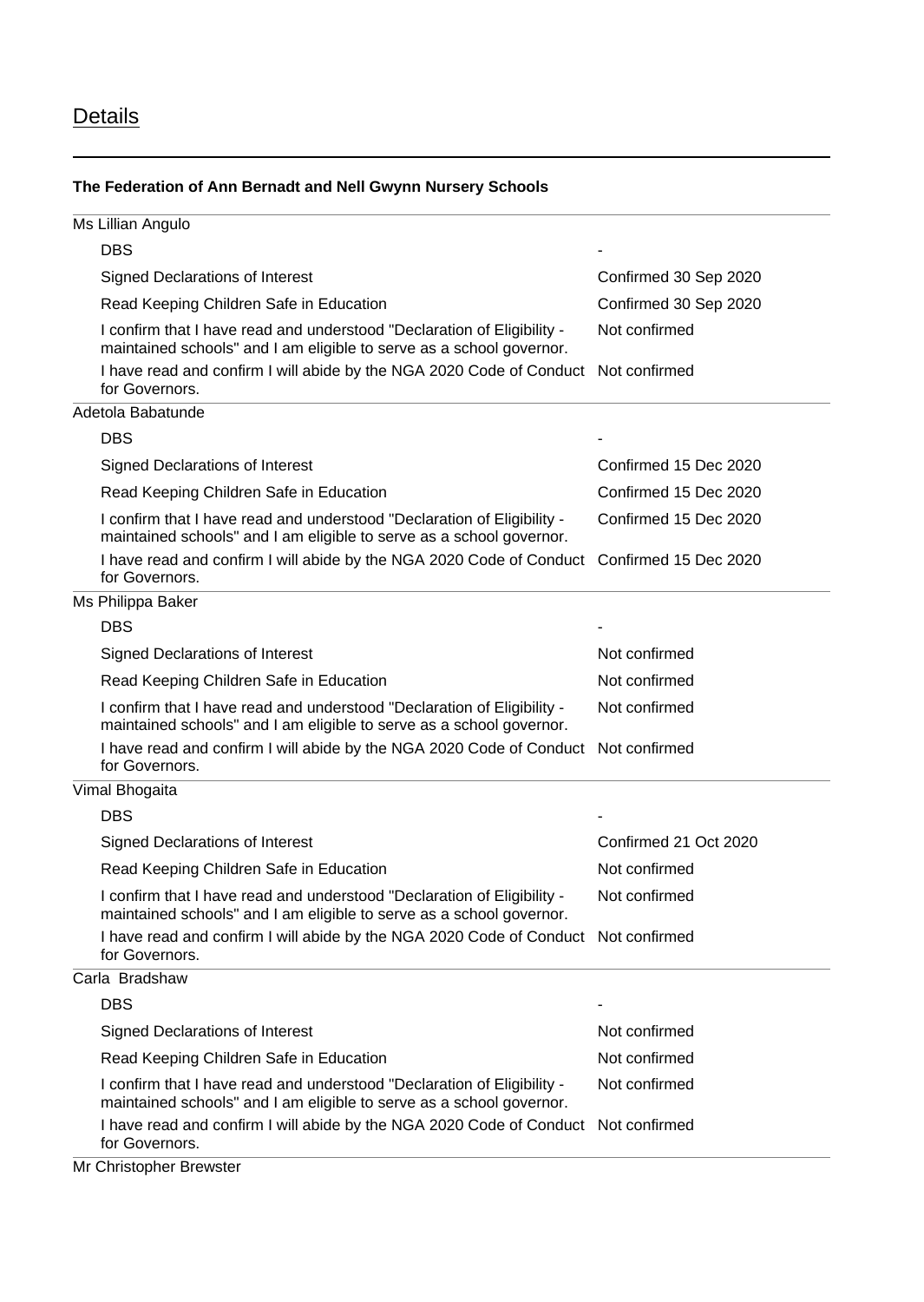| <b>DBS</b>                                                                                                                                      | Date: 11 Mar 2020, Number:<br>E0927097340  |  |
|-------------------------------------------------------------------------------------------------------------------------------------------------|--------------------------------------------|--|
| <b>Signed Declarations of Interest</b>                                                                                                          | Confirmed 22 Oct 2020                      |  |
| Read Keeping Children Safe in Education                                                                                                         | Confirmed 22 Oct 2020                      |  |
| I confirm that I have read and understood "Declaration of Eligibility -<br>maintained schools" and I am eligible to serve as a school governor. | Confirmed 22 Oct 2020                      |  |
| I have read and confirm I will abide by the NGA 2020 Code of Conduct Confirmed 22 Oct 2020<br>for Governors.                                    |                                            |  |
| Liseli Bull                                                                                                                                     |                                            |  |
| <b>DBS</b>                                                                                                                                      | Date:, Number:                             |  |
| Signed Declarations of Interest                                                                                                                 | Confirmed 21 Oct 2020                      |  |
| Read Keeping Children Safe in Education                                                                                                         | Confirmed 21 Oct 2020                      |  |
| I confirm that I have read and understood "Declaration of Eligibility -<br>maintained schools" and I am eligible to serve as a school governor. | Confirmed 21 Oct 2020                      |  |
| I have read and confirm I will abide by the NGA 2020 Code of Conduct Confirmed 21 Oct 2020<br>for Governors.                                    |                                            |  |
| Ms Lynne Cooper                                                                                                                                 |                                            |  |
| <b>DBS</b>                                                                                                                                      |                                            |  |
| Signed Declarations of Interest                                                                                                                 | Not confirmed                              |  |
| Read Keeping Children Safe in Education                                                                                                         | Not confirmed                              |  |
| I confirm that I have read and understood "Declaration of Eligibility -<br>maintained schools" and I am eligible to serve as a school governor. | Not confirmed                              |  |
| I have read and confirm I will abide by the NGA 2020 Code of Conduct Not confirmed<br>for Governors.                                            |                                            |  |
| Ms Susan Crisp                                                                                                                                  |                                            |  |
| <b>DBS</b>                                                                                                                                      | Date: 6 Nov 2019, Number:<br>001683250940  |  |
| <b>Signed Declarations of Interest</b>                                                                                                          | Confirmed 5 Nov 2020                       |  |
| Read Keeping Children Safe in Education                                                                                                         | Confirmed 5 Nov 2020                       |  |
| I confirm that I have read and understood "Declaration of Eligibility -<br>maintained schools" and I am eligible to serve as a school governor. | Confirmed 5 Nov 2020                       |  |
| I have read and confirm I will abide by the NGA 2020 Code of Conduct Confirmed 5 Nov 2020<br>for Governors.                                     |                                            |  |
| Jana Ikere                                                                                                                                      |                                            |  |
| <b>DBS</b>                                                                                                                                      | Date: 28 Jun 2019, Number:<br>001663410639 |  |
| Signed Declarations of Interest                                                                                                                 | Confirmed 18 Oct 2020                      |  |
| Read Keeping Children Safe in Education                                                                                                         | Confirmed 14 Dec 2020                      |  |
| I confirm that I have read and understood "Declaration of Eligibility -<br>maintained schools" and I am eligible to serve as a school governor. | Confirmed 14 Dec 2020                      |  |
| I have read and confirm I will abide by the NGA 2020 Code of Conduct Confirmed 14 Dec 2020<br>for Governors.                                    |                                            |  |
| Barry Joseph                                                                                                                                    |                                            |  |
| <b>DBS</b>                                                                                                                                      |                                            |  |
| Signed Declarations of Interest                                                                                                                 | Not confirmed                              |  |
| Read Keeping Children Safe in Education                                                                                                         | Not confirmed                              |  |
| I confirm that I have read and understood "Declaration of Eligibility -<br>maintained schools" and I am eligible to serve as a school governor. | Not confirmed                              |  |
| I have read and confirm I will abide by the NGA 2020 Code of Conduct Not confirmed<br>for Governors.                                            |                                            |  |